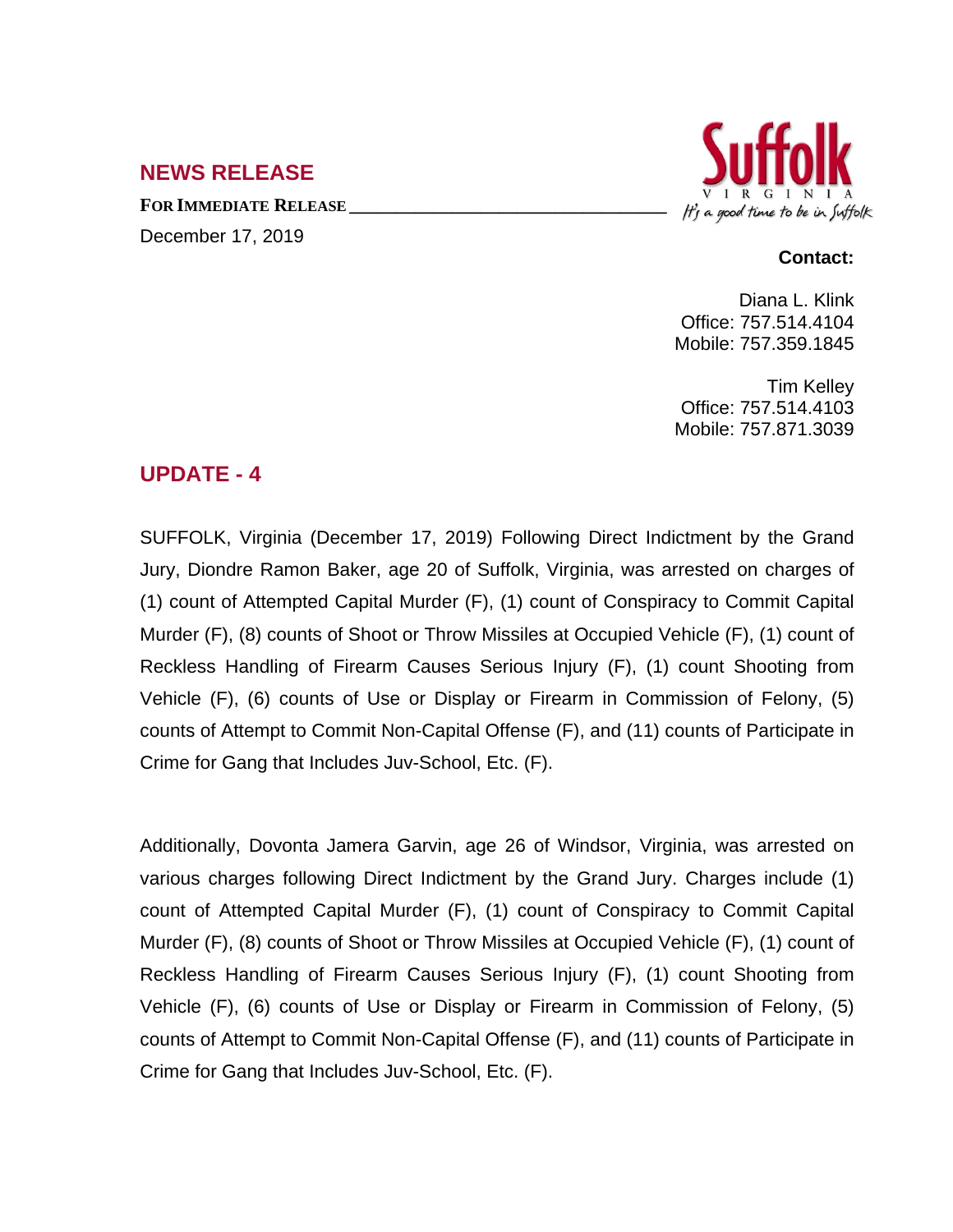Mug shots are included with this release.

### **UPDATE – 3**

SUFFOLK, Virginia (May 8, 2019) Suffolk Police advise that a third individual has been arrested and charged related to the incidents that occurred on April 27, 2019.

Davontae Jamera Garvin, age 26, of Windsor, was arrested on May 7, 2019 on charges including Aggravated Malicious Wounding, Felonious Assault, Discharge Firearm in Public Place, Use or Display Firearm in Commission of Felony and Conspiracy to Commit a Felony. He is being held at the Western Tidewater Regional Jail. Mug shot attached.

The investigation remains ongoing at this time.

#### **UPDATE - 2**

SUFFOLK, Virginia (May 3, 2019) Suffolk Police advise that following investigation two individuals have been arrested and charged related to the incidents that occurred on April 27, 2019.

Javonte Kaeshan Rountree, age 22, of Suffolk, and Diondre Ramon Baker, age 19, of Suffolk, were arrested Thursday evening, May 2, 2019, each on charges including Assault: Shoot, Stab, Etc. in Commission of Felony, Aggravated Malicious Wounding, Discharge Firearm in Public Place, Use or Display Firearm in Commission of Felony, and Conspiracy to Commit a Felony. They are currently in custody at the Western Tidewater Regional Jail. Mug shots are attached.

The victim that was originally ground transported remains in the hospital in serious condition. The investigation remains ongoing at this time.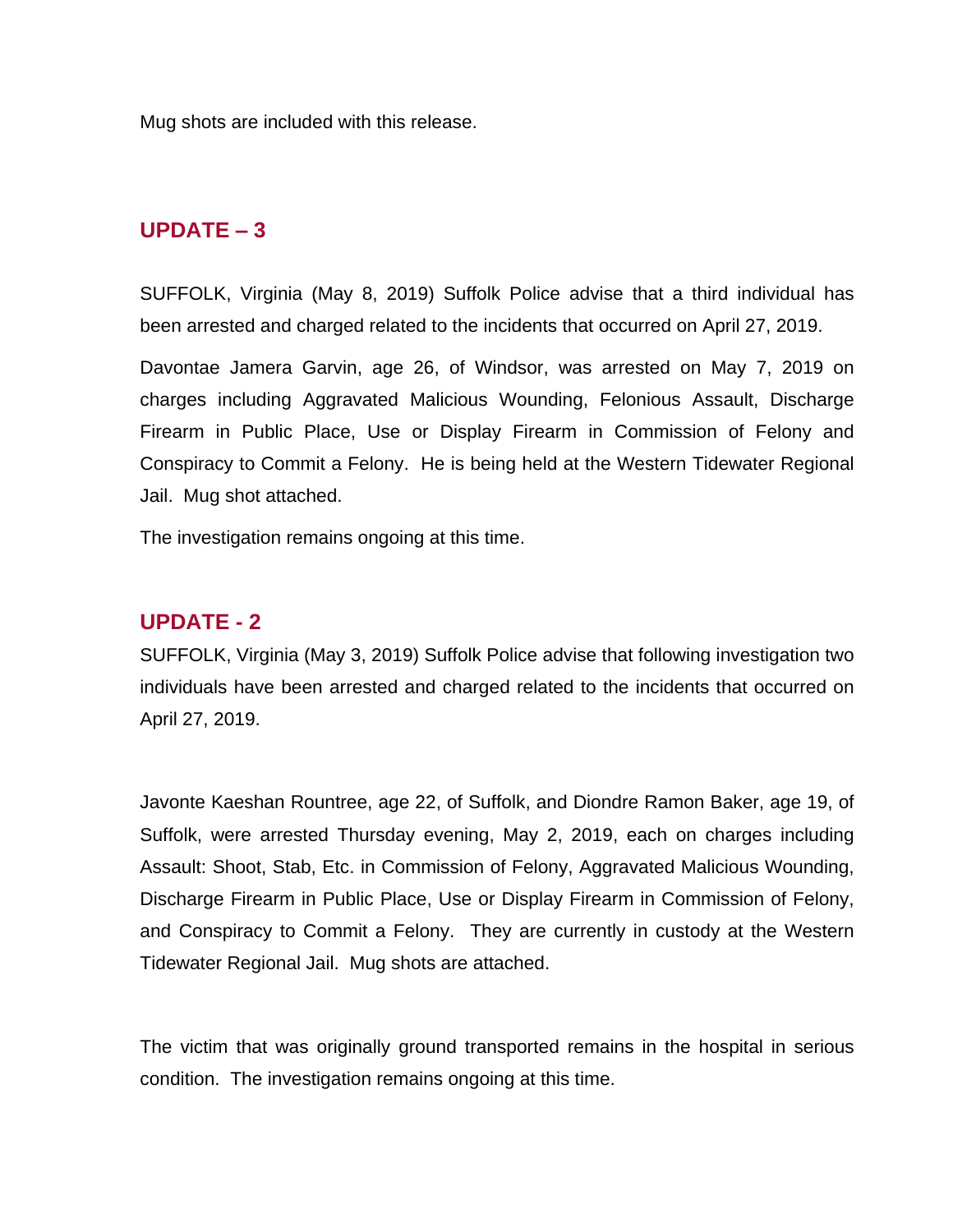# **UPDATE - 1**

SUFFOLK, Virginia (April 29, 2019) Suffolk Police advise that following investigation it has been determined that two additional adult male gunshot victims involved in the initial incident have been identified. Both individuals responded to local hospitals for medical treatment of non-life threatening injuries.

The victim that was initially ground transported remains in the hospital in serious condition.

The investigation remains ongoing and there is no further information available for release at this time.

# **SUFFOLK POLICE INVESTIGATING SHOOTING**

SUFFOLK, Virginia (April 28, 2019) Suffolk Police are investigating a shooting which occurred on Saturday, April 27, 2019. Emergency Communications was notified of a report of gun shots fired in the area of Haskins Drive around 11:37 p.m.

At 11:39 p.m., Police and Suffolk Fire & Rescue responded to a single vehicle accident at Portsmouth Boulevard and Suburban Drive. The adult male driver of that vehicle was found to be suffering from a gunshot wound along with injuries sustained in the accident. Following emergency medical assessment and treatment by Suffolk Fire & Rescue personnel, the male was ground transported to an area hospital with life threatening injuries.

The incident remains under investigation. No additional information is available for release.

(more)